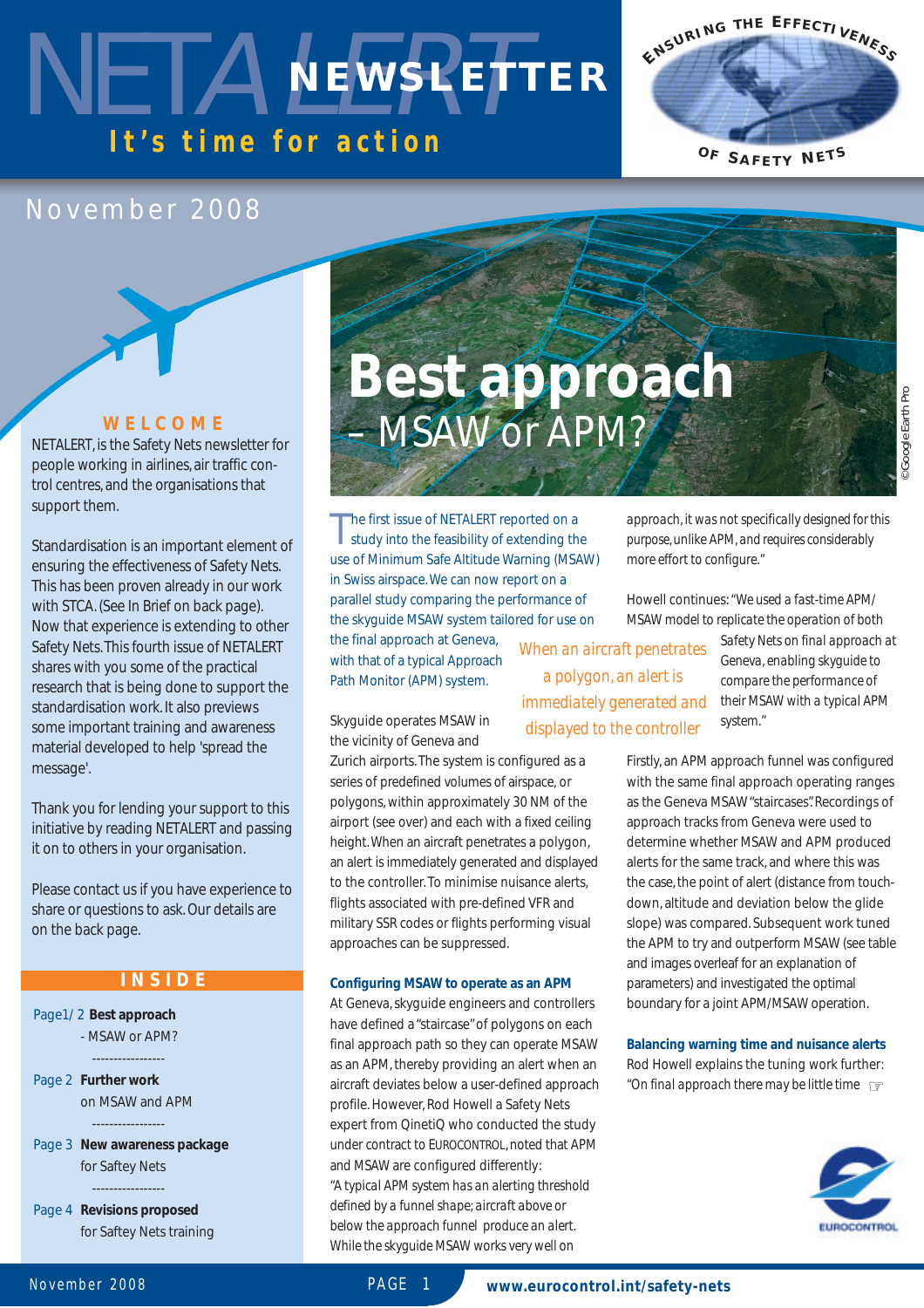# $Nt$ 's time for action  $RT$

### **Best approach**

*continued*



*Birds Eye view of the current MSAW polygons in use at Geneva (altitude in feet)*

*between a detected deviation below the nominal approach path and a potential controlled flight into terrain (CFIT). Fine tuning of parameters to achieve the correct balance between warning time and nuisance alerts is therefore critical. This is demonstrated by our study which shows certain parameter thresholds exist beyond which the alert rate is too high."* Referring to the investigation of the APM/MSAW boundary Howell explains:*"Currently MSAW has inhibition volumes on the very final stages of approach to suppress the terrain-related alerts that would otherwise occur for almost every arrival. By developing a joint MSAW/APM operation we determined that using APM approach funnels could reduce the current inhibition volumes and the time an aircraft is outside the coverage of a Safety Net. Furthermore, it was considered that the best point for APM to take over from MSAW is once an aircraft intercepts the localiser. This does lead to a slight penalty in APM performance as the alerting*

*tolerance between the track heading and final approach heading has to be increased to minimise MSAW nuisance alerts for aircraft with a significant descent rate turning late on to the Geneva approach path."*



*APM funnel – plan view*

Rod Howell summarises the study conclusions: *"Specific to skyguide, we found that only small increases in alerting performance were achieved when the APM was tuned to outperform MSAW. On their own, these improvements were not enough to justify the cost of a new APM. This is testament to the expertise of skyguide in configuring their MSAW. We were also able to produce valuable conclusions for the other ANSPs as part of our specification work* (see pink panel)*".*



#### **Learning Points: APM & MSAW on approach**

- APM is considerably easier than MSAW to set up and tune for the final approach segment.
- It is highly recommended to use APM for the final approach segment and not extend MSAW to a role for which it was not designed.
- When procuring APM, insist on sufficient flexibility to tune the approach funnel definitions.
- Test and tune APM off-line, with an MSAW/APM model, prior to operational validation.
- Do not consider MSAW and APM in isolation, tune the boundary between the two systems to achieve the best performance.

| APM parameter               | Purpose                                                                                                                         | Tested in this study |
|-----------------------------|---------------------------------------------------------------------------------------------------------------------------------|----------------------|
| Lower slope                 | APM alert generated if an aircrafts vertical position is below the lower slope (the upper slope was not used in this study).    |                      |
| Minimum/maximum<br>distance | Minimum/maximum distance from the runway threshold that the APM funnel is effective.                                            |                      |
| Joining height              | Modifies the shape of the funnel to account for many aircraft intercepting the nominal approach path<br>whilst in level flight. |                      |
| Heading tolerance           | Tolerance between track heading and the final approach heading. Tracks outside the tolerance are not processed.                 |                      |
| Centreline right/left       | Tracks only processed if an aircraft is within a given lateral distance from the runway centreline.                             |                      |

### **Further work** on MSAW & APM

As part of the work preparing specifications<br>And guidance material for MSAW and APM, two further studies have been undertaken to answer some final questions before the specifications are finalised.

#### **ICAO terminology**

Questions relating to definitions used in the MSAW and APM specifications have been addressed by a review of ICAO terminology.

Twenty-five terms related to altitude, elevation, height and level have been reviewed across

14 ICAO documents to check the definitions for consistency, correct use and interrelationships. Most terms were found to be defined and used correctly, but some anomalies were found.The SPIN Sub Group is currently studying the recommendations made to resolve the anomalies and whether to request action from ICAO.

#### **Terrain and Obstacle Data**

ICAO Annex 15 obliges States to publish digital databases of terrain and obstacle data to a defined accuracy in order to support

applications, including MSAW and APM. Populating such databases to the required accuracy is demanding and expensive. EUROCONTROL's Terrain and Obstacle Data (TOD) working group has issued a questionnaire to capture the data requirements for different applications, including MSAW and APM. In response, a second study has identified realistic ranges for accuracy requirements for terrain and obstacle data needed by MSAW and APM taking into account the accuracies of surveillance data, altimeter errors and QNH/temperature errors for optimum warning times in the range 20 to 60 seconds. The results have been provided back to the TOD working group.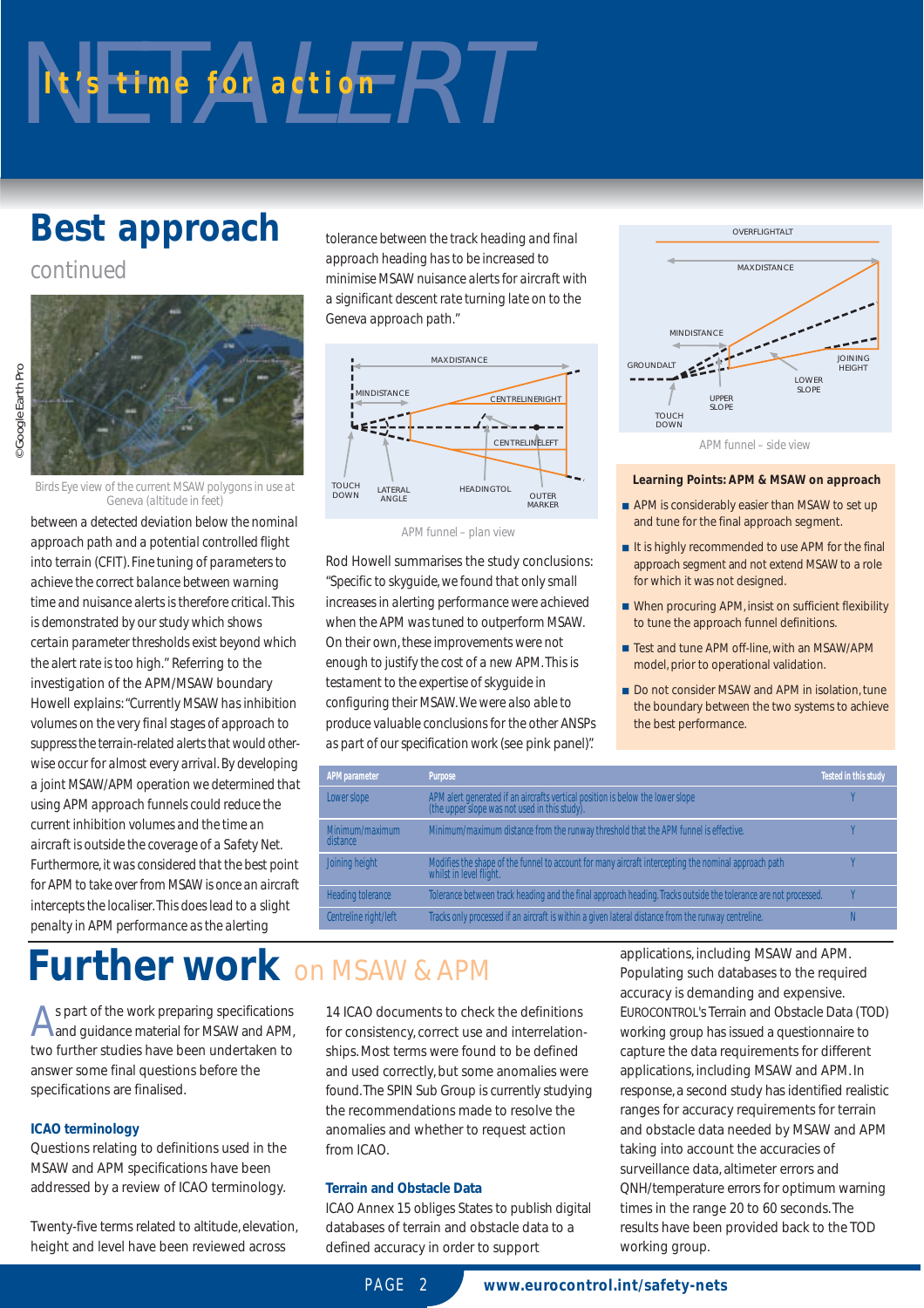

### **New awareness package**  for safety nets



*Screen shots taken from the awareness package*

In Issue 3 of NETALERT we reported that the<br>first module of a computer-based Safety Nets n Issue 3 of NET*ALERT* we reported that the Awareness Package was on show at the Safety

Nets workshop held in May. We had positive feedback at the time and our work on the package has progressed well.

The Safety Nets Awareness Package comprises three computer-based learning modules to familiarise the user with Safety Nets and to help them to understand how STCA can be deployed. Its goal is to help every country in ECAC to have a

correctly installed, fully functional STCA system.

The package contains three modules. The first, **"Effective Safety Nets"**, is a ten-minute introduction to Safety Nets which begins with an overview of the need for Safety Nets and describes the different airborne and groundbased Safety Nets available as well as highlighting some of the common concerns raised by controllers. The remainder of the

module focuses on STCA and shows that STCA can provide benefits if correctly installed and



highlighting issues which impact the effective use of STCA (for example nuisance alerts). It emphasizes the need for fine-tuning in a local environment and for controllers to understand the strengths and limitations in order to ensure effectiveness and to develop trust in the system.

Finally, the module considers future developments of the system and introduces EUROCONTROL guidance material available.

The second module, **"STCA Lifecycle"**, takes the user through the lifecycle of a typical STCA. It describes the recommended approach to be followed when implementing or changing an STCA system going through the four stages of the lifecycle:

- **1**Defining operational requirements, policy and safety case;
- **2** Implementing addressing procurement or enhancement and verification;
- **3**Optimising tuning to the local environment eg to maximise the number of wanted alerts with sufficient warning time whilst reducing the number of nuisance alerts;
- **4**Operating training and performance monitoring.

The module aims to raise awareness of the complexity of deploying and maintaining an STCA system and to draw attention to guidance material available.

The third module,"**Key Points"**, is a five-minute summary of the two other modules to be used as a summary of the complete training session or a standalone awareness-raising module for senior management.



The Awareness Package also includes a navigation help function, a summary of acronyms used and a library containing Safety Nets material produced by EUROCONTROL. The first module has been completed and the second and third modules are due to be finalised by the end of 2008. The package will soon be available as an e-Learning course via IANS website: http://elearning.eurocontrol.int. Once an e-Learning account has been created, the user will be able to track their progress on the course and restart from where they left off if they prefer to complete the course in stages.

The package is also available on request and can even be tailored for specific purposes.

**www.eurocontrol.int/safety-nets** PAGE 3